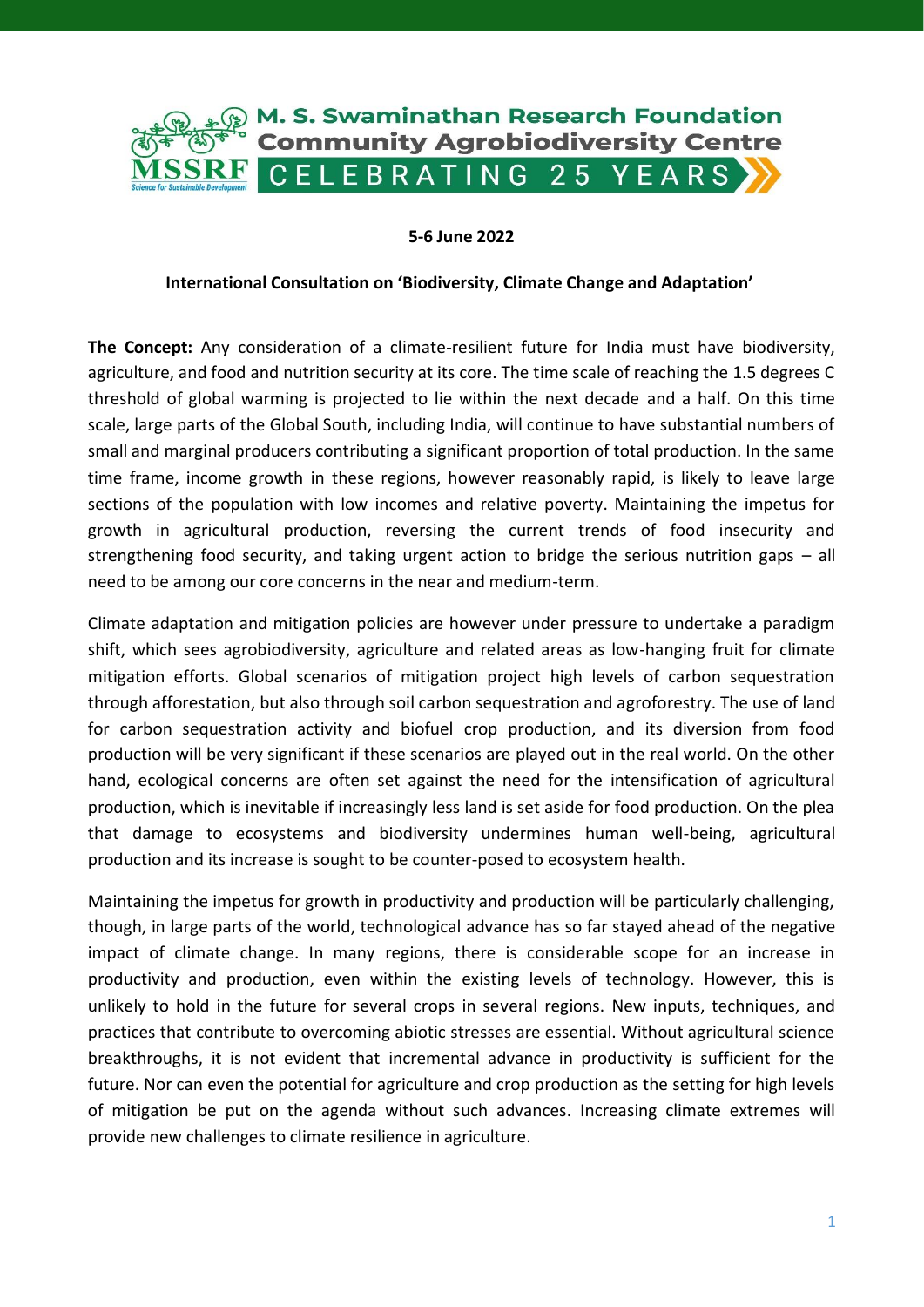There is considerable agreement that adaptation cannot be managed without a rural socioeconomic transformation that needs to cover considerable ground. If agriculture is not to be the setting for increased deprivation due to climate change, with further losses in food and nutrition security, it has been argued that is essential to provide state support to agriculture, increase public investment, while deploying advanced scientific and technological knowledge, also techniques to support this sector.

It is in this background that MSSRF plans to hold a two-day international consultation on Biodiversity, Climate Change and Adaptation. It is anticipated that with a series of key interventions by a global panel of experts, a number of themes related to the issues outlined above can be fruitfully explored.

This conference celebrates the  $25<sup>th</sup>$  year of the Wayanad Centre of the M. S. Swaminathan Research Foundation. Located in the biodiversity hotspot of the Western Ghats of India, within the State of Kerala, the location of the Centre is the site of an even more concentrated and complex version of the challenges that we have indicated above. While the conference will also engage with themes and issues that are rooted in the local landscape and ecology, it will nevertheless also explore important global and national issues related to the themes of climate change, agriculture, food and nutrition security, and gender in biodiversity.

Climate adaptation has become a priority area for many countries and regions, both developing and developed. In response, a vast array of information and knowledge has been generated over the years through completed and ongoing research on climate-related impacts and risks, vulnerability, and adaptation to climate variability and change.

Globally, nature-based solutions have a vital role to play in mitigating climate change, while simultaneously providing adaptation and other benefits, says [UNEP & IUCN \(2021\).](https://wedocs.unep.org/xmlui/bitstream/handle/20.500.11822/37318/NBSCCM.pdf) We need to assess the scope for nature-based solutions in developing countries, especially countries with a high population density such as India.

In light of this, it is essential to assess the current state of knowledge available and what specific information is still required in order to identify areas that require attention and research to further our understanding. This information will be useful to inform policy and decision-makers on viable and appropriate adaptation options.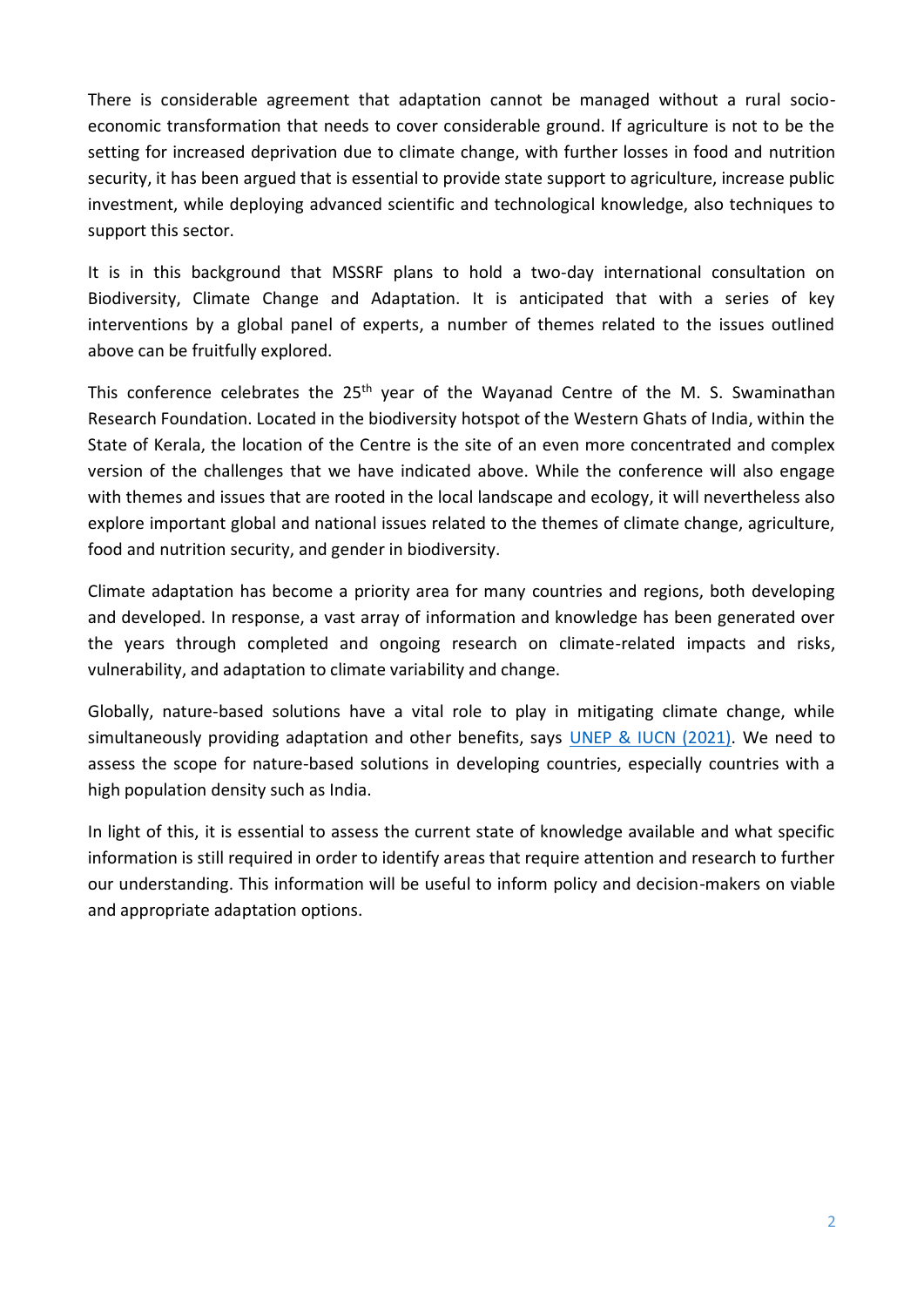## **International Consultation on 'Biodiversity, Climate Change and Adaptation'**

# **Tentative Program Schedule Day 1 June 5, 2022 Time Zone – IST 09:30 am to 11:15 am Session I: Inauguration**  The session will gather experiences from experts on Biodiversity, Climate Change and Adaptation. Eminent speakers from national and international institutions will participate and present their views and set the stage for further discussions. 08:30 am to 09:30 am  $\vert$  Registration 09:30 am to 09:35 am | Welcome and Chair **Prof Madhura Swaminathan Chairperson** M S Swaminathan Research Foundation (MSSRF) Chennai, Tamil Nadu, India 09:35 am to 09:40 am Message **Prof M S Swaminathan** Founder Chairman M S Swaminathan Research Foundation (MSSRF), Chennai, Tamil Nadu, India 09:40 am to 10:00 am Speakers **1. Dr Anand Patwardhan** Professor, UMD School of Public Policy and Centre for Global Sustainability University of Maryland, USA (Topic: *The Challenges of Climate Adaptation*) 10:00 am to 10.15 am **2. Dr V Venu IAS** Additional Chief Secretary Department of Environment and Climate Change Government of Kerala Thiruvananthapuram, Kerala, India 10:15 am to 10:30 am **3. Dr Ashish Chaturvedi** Head, Environment & Energy United Nations Development Program in India Delhi, India 10:30 am to 10:45 am **4. Mr Itchell Guiney** Deputy Director, Climate Change Carbon Sinks Department of Forestry, Fisheries and the Environment, South Africa (Topic: *Nature-based Solutions*) 10:45 am to 11:00 am **5. Dr Sreeja Jaiswal**  Consultant, Climate Change Group M S Swaminathan Research Foundation (Topic: *Climate Adaptation in IPCC AR6 and MSSRF's Initiatives*) 11.00 am to 11.15 am  $\parallel$  Discussion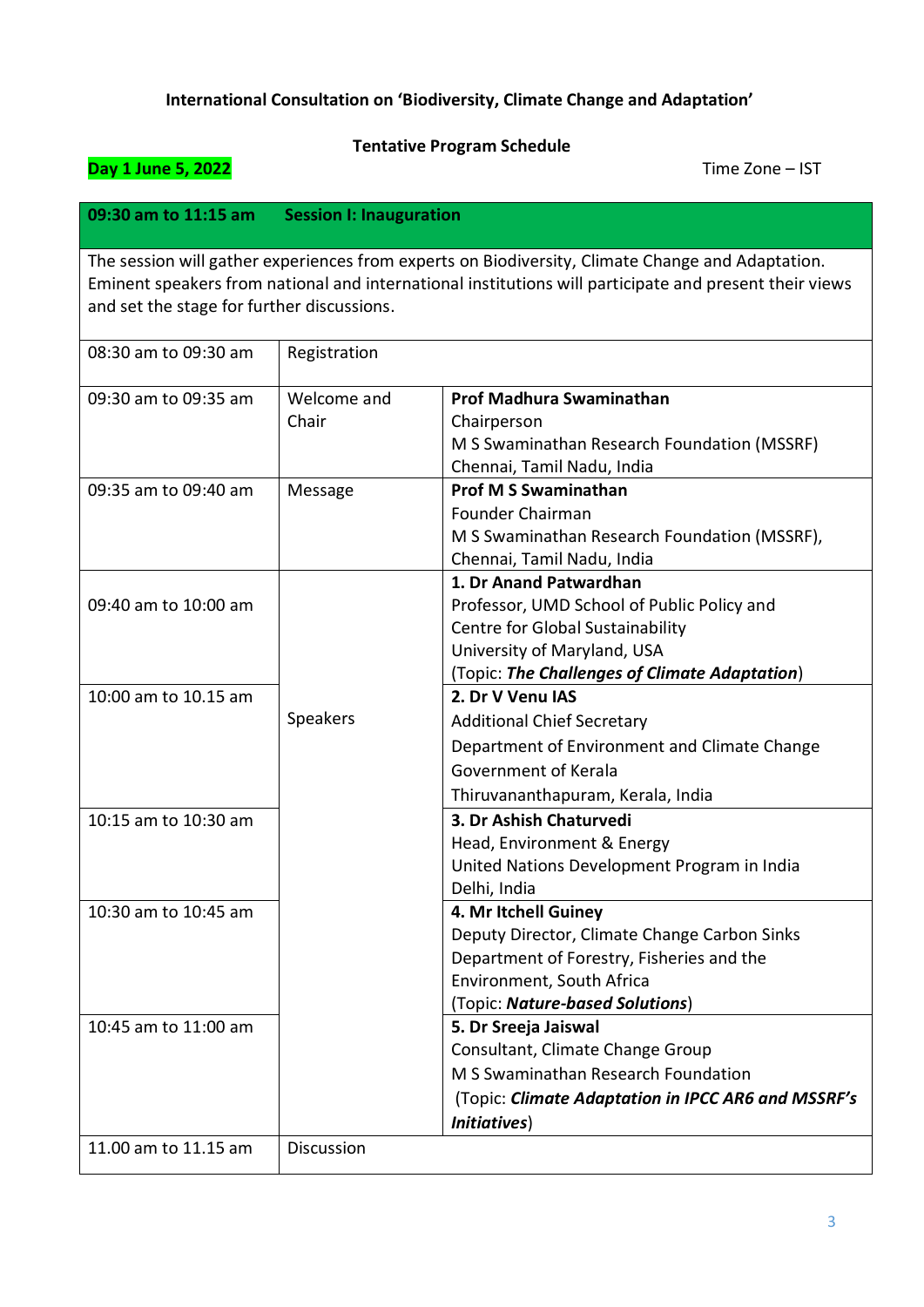| 11:15 am to 11:45 am                                                                                                                                               | Tea break/ Visit to Exhibition                                                                                                                                                                                                                                                                                                                                                                                                                                                                                                                                                                                           |  |
|--------------------------------------------------------------------------------------------------------------------------------------------------------------------|--------------------------------------------------------------------------------------------------------------------------------------------------------------------------------------------------------------------------------------------------------------------------------------------------------------------------------------------------------------------------------------------------------------------------------------------------------------------------------------------------------------------------------------------------------------------------------------------------------------------------|--|
| Session Coordinators: Dr N Anil Kumar, Dr Shakeela V                                                                                                               |                                                                                                                                                                                                                                                                                                                                                                                                                                                                                                                                                                                                                          |  |
| Rapporteurs: Dr Merlin Lopus, Mr Goutham                                                                                                                           |                                                                                                                                                                                                                                                                                                                                                                                                                                                                                                                                                                                                                          |  |
| 11:45 am to 01: 45 pm                                                                                                                                              | <b>Session II: Biodiversity Conservation</b>                                                                                                                                                                                                                                                                                                                                                                                                                                                                                                                                                                             |  |
|                                                                                                                                                                    | Biodiversity is declining at an alarming rate over the past few decades and millions of species are                                                                                                                                                                                                                                                                                                                                                                                                                                                                                                                      |  |
|                                                                                                                                                                    | facing significant challenges to their existence on the earth. The major drivers of this alarming decline<br>in biodiversity are: climate change, changes in land use pattern & habitat loss, exploitation of<br>organisms, pollution and invasive alien species. To arrest the loss of biodiversity, a complementary of<br>in-situ, ex-situ and community conservation strategies are adopted across the world.<br>The session will deliberate on the experiences in biodiversity conservation highlighting the major<br>challenges, practices and strategies developed to address the challenges, and the way forward. |  |
|                                                                                                                                                                    |                                                                                                                                                                                                                                                                                                                                                                                                                                                                                                                                                                                                                          |  |
| Chair:                                                                                                                                                             | <b>Speakers:</b>                                                                                                                                                                                                                                                                                                                                                                                                                                                                                                                                                                                                         |  |
| Dr M Balakrishnan<br>Professor (Rtd.), Department<br>of Zoological Sciences Addis<br>Ababa University, Ethiopia<br>Retd. Prof. of Zoology,<br>University of Kerala | 1. Dr N Anil Kumar<br>Senior Director, MSSRF<br><b>Community Agrobiodiversity Centre</b><br>Wayanad, Kerala, India<br>(Topic: Community-based in-situ/ex-situ conservation: CAbC,<br><b>MSSRF)</b>                                                                                                                                                                                                                                                                                                                                                                                                                       |  |

**3. Dr K M Sreekumar** Professor & HOD

# **Session Coordinators**:

Dr E D Israel Oliver King, Mr Girigan Gopi

# **Rapporteurs:**  Dr Archana Bhatt,

Mr Isaac

Kerala Agricultural University Kasaragod, Kerala (Topic: *Conservation Biological Control*) **4. Dr Suneetha Subramanian**

[Department of Agricultural Entomology](https://kau.in/institution/department-agricultural-entomology)

Research Fellow UNU Institute of Advanced Studies Tokyo, Japan (Topic: *Strengthening and Promoting Bio-cultural Diversity: Implications for Human well-being*)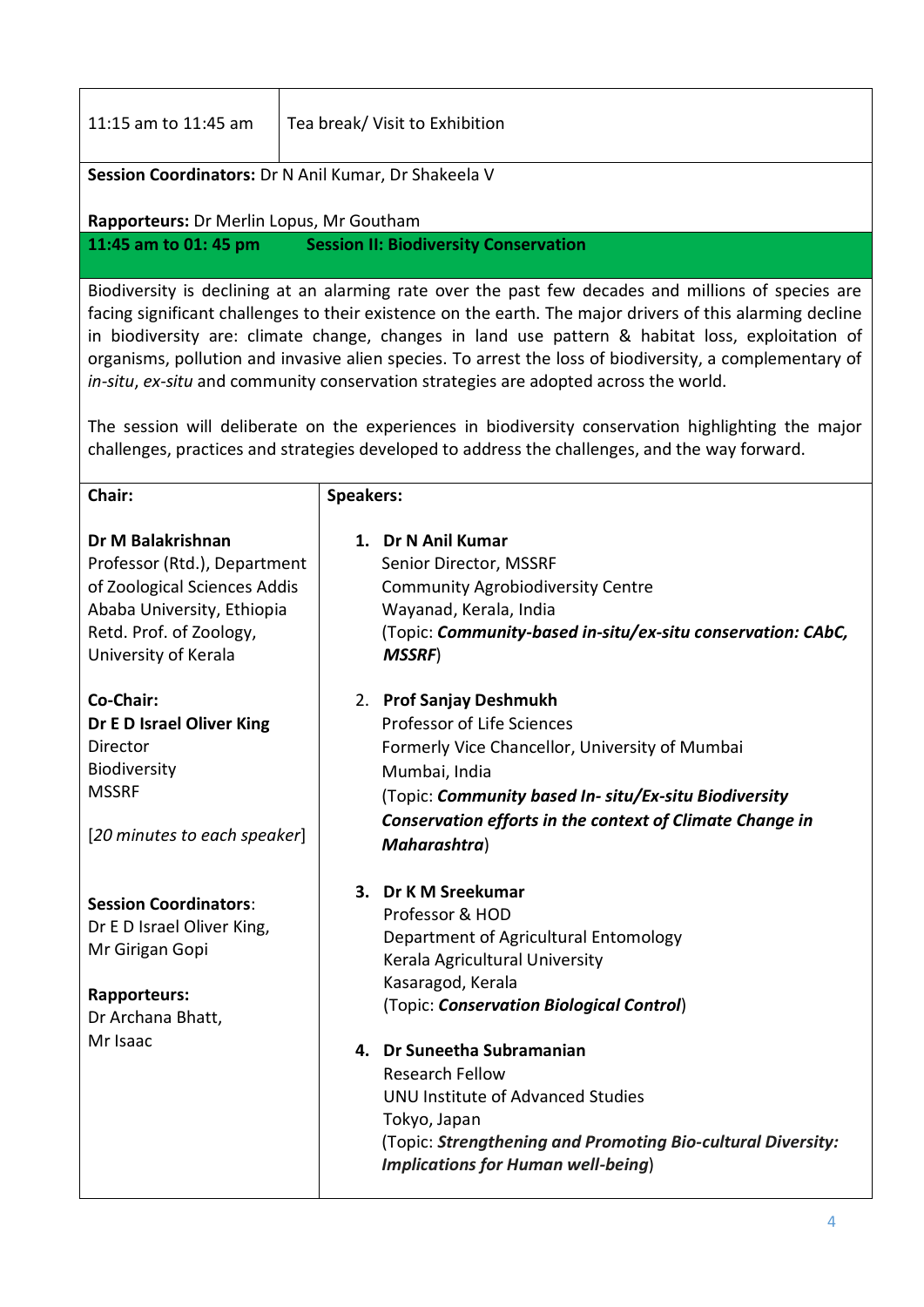| 01:05 to 01:45 pm    | Open discussion and conclusion                                                                   |
|----------------------|--------------------------------------------------------------------------------------------------|
| 01:45 pm to 02:45 pm | Lunch break                                                                                      |
| 02:45 pm - 04:45 pm  | <b>Session III: Agrobiodiversity Conservation &amp; Livelihoods: Kerala</b><br><b>Experience</b> |

Despite having a crucial role in sustaining agriculture, mitigating climate change and ensuring food security, agrobiodiversity is increasingly disappearing from farmlands and homesteads. The unique climate and landscape diversity made Kerala endowed with rich agrobiodiversity. The state of Kerala has witnessed extreme climate events and considered as a climate hotspot. The state is also undergoing tremendous economic transformation with immense implications on biodiversity. In this context, there is a pressing need to design effective conservation strategies to mainstream agrobiodiversity for ensuring livelihoods.

The session will focus on deliberating the Kerala experience in conserving agrobiodiversity highlighting challenges in conservation, measures taken to address the challenges and the road ahead.

| Chair:                                                                                                | <b>Speakers:</b>                                                                                                                                                                                                                                                                                             |
|-------------------------------------------------------------------------------------------------------|--------------------------------------------------------------------------------------------------------------------------------------------------------------------------------------------------------------------------------------------------------------------------------------------------------------|
| Dr R Rengalakshmi<br><b>Director</b><br>Ecotechnology<br><b>MSSRF</b><br>[20 minutes to each speaker] | 1. Dr B Mohan Kumar<br><b>Vice Chancellor</b><br>Arunachal University of Studies<br>Dibrugarh, India<br>(Topic "Biodiversity Coldspots: the case of Tropical Home<br>gardens in Kerala")                                                                                                                     |
| <b>Session Coordinators:</b><br>Dr Md.Hossain&<br>Mr Joseph John                                      | 2. Dr C George Thomas<br>Chairman<br>Kerala State Biodiversity Board<br>Thiruvananthapuram, Kerala, India<br>(Topic: Agrobiodiversity Conservation and Livelihood: Kerala<br>Experience)                                                                                                                     |
| <b>Rapporteurs:</b><br>Mr Sanjeev R<br>Mr Peeyush Priya<br>Ms Saima                                   | 3. Dr Sarada Krishnan<br>Executive Director, International Women's Coffee<br>Alliance, Director of Programs, The Crop Trust<br>Director of Horticulture & Centre for Global Initiatives,<br>Denver Botanic Gardens, United States<br>(Topic: Challenges to Conservation in the context of Climate<br>Change) |
|                                                                                                       | Screening of video on Seed Village program by CAbC (2 minutes)                                                                                                                                                                                                                                               |

*Screening of video on Seed Village program by CAbC (2 minutes)*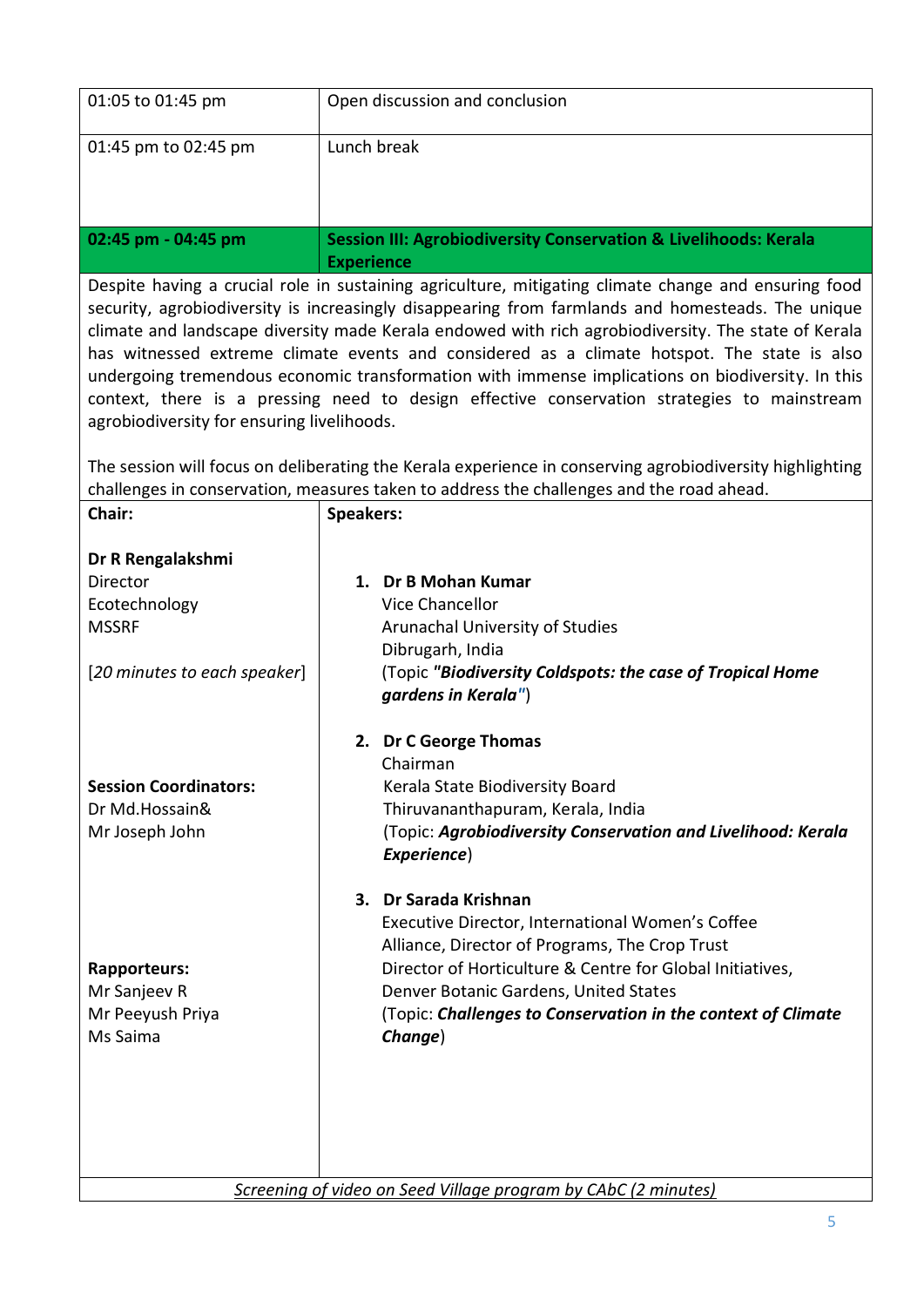| 04:05 to 04:45 pm | Open discussion and conclusion |
|-------------------|--------------------------------|
| 04:45 pm          | Tea                            |

# **Day 2: June 6, 2022**

## **09:30 am to 11:30 am Session IV: Climate Adaptation**

The session will deliberate on the various Strategies for Climate Adaptation and learning from different parts of the world.

While the world grapple under the impacts of climate change, affecting almost all areas of life, adaptation is gaining momentum and getting increased attention throughout the world. Climate adaptation greatly reduce the risks associated with climate change and considered essential for a climate resilient future. To implement climate change adaptation practices, it is necessary to get an insight on significant gaps in knowledge, attitude and practices associated with climate adaptation as well as learning lessons from successful cases. The session will specifically deliberate on experiences of global experts on strategies for climate adaptation and brings together lessons learned from science, stakeholders and on-the-ground implementation programs on how ecosystem-based adaptation (EbA) strategies could be harnessed to build resilience and strengthen adaptation to climate change

| Chair:                                                    | <b>Speakers:</b>                                                                                                                                                |
|-----------------------------------------------------------|-----------------------------------------------------------------------------------------------------------------------------------------------------------------|
| Mr V Namasivayam<br>Member<br>Kerala State Planning Board | 1. Dr Purvi Mehta<br>Deputy Director & Head of Asia for Agriculture<br><b>Bill &amp; Melinda Gates Foundation</b><br>(Topic: Strategies for Climate Adaptation) |
| [20 minutes to each speaker]                              | 2. Dr Vania Azevedo<br>Leader of CIP's Global Program of Biodiversity for the Future<br>and Head, Gene bank, CIP, Peru                                          |
| Co-Chair:                                                 | (Topic: Linking the Ex- and in-Situ conservation of Potato                                                                                                      |
| Prof. Madhura                                             | landraces in Peru: Current State and Future Outlook)                                                                                                            |
| Swaminathan                                               |                                                                                                                                                                 |
| Chairperson                                               | 3. Dr R Ramasubramanian                                                                                                                                         |
| <b>MSSRF</b>                                              | Senior Fellow                                                                                                                                                   |
|                                                           | Coastal Systems Research, MSSRF                                                                                                                                 |
|                                                           | Tamil Nadu, India                                                                                                                                               |
| <b>Session Coordinators:</b><br>Dr V R Prabavathy         | (Topic: Importance of Mangrove Restoration)                                                                                                                     |
| Mr Sivan V V                                              | Dr C G Madhusoodhanan<br>4.                                                                                                                                     |
|                                                           | Research Associate, Indian Institute of Technology Bombay                                                                                                       |
| Rapporteurs:                                              | Co-founder and CEO, EQUINOCT Community Sourced                                                                                                                  |
| Dr Merlin Lopus,                                          | <b>Modelling Solutions</b>                                                                                                                                      |
| Mr Goutham                                                | (Topic: Possibilities of co-creating Climate Solutions in<br><b>Coastal Kerala)</b>                                                                             |
|                                                           |                                                                                                                                                                 |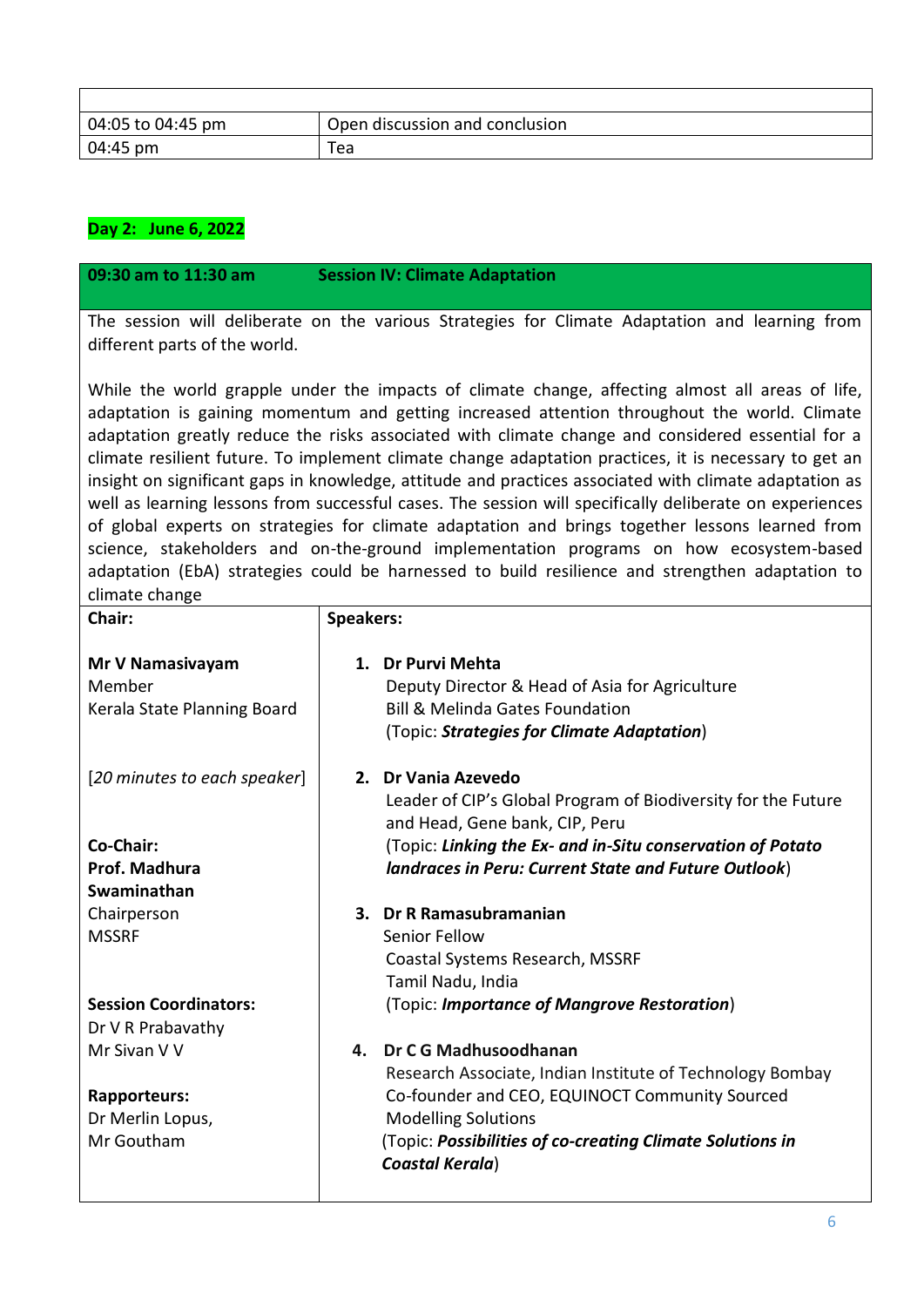| 10:50 to 11:30 am                                                                                                                                                                                                                                                                                                                                                                                                                                                                                                                                                                                                                                                                                                                                                                                                     | Open discussion and conclusion                                                                                                                                                                                                                |  |
|-----------------------------------------------------------------------------------------------------------------------------------------------------------------------------------------------------------------------------------------------------------------------------------------------------------------------------------------------------------------------------------------------------------------------------------------------------------------------------------------------------------------------------------------------------------------------------------------------------------------------------------------------------------------------------------------------------------------------------------------------------------------------------------------------------------------------|-----------------------------------------------------------------------------------------------------------------------------------------------------------------------------------------------------------------------------------------------|--|
| 11:30 am to 11:45 am                                                                                                                                                                                                                                                                                                                                                                                                                                                                                                                                                                                                                                                                                                                                                                                                  | Tea break                                                                                                                                                                                                                                     |  |
| 11:45 am to 01:30 pm                                                                                                                                                                                                                                                                                                                                                                                                                                                                                                                                                                                                                                                                                                                                                                                                  | Session V: Narrowing Agrobiodiversity and its challenges on Food<br>and Nutrition Security                                                                                                                                                    |  |
| The session will deliberate on the implications of Climate Change on agrobiodiversity and Food &<br>Nutrition Security, with special emphasis to improve the diversity of crops in Nutri-gardens at<br>homesteads.                                                                                                                                                                                                                                                                                                                                                                                                                                                                                                                                                                                                    |                                                                                                                                                                                                                                               |  |
| Climate change and reduction in agrobiodiversity are two contemporary challenges that raise concern<br>over global food and nutrition security. Emergence of commercial agriculture and subsequent decline<br>in crop and animal genetic diversity poses threat to the very sustainability of food systems. Most<br>importantly, narrowing on-farm agrobiodiversity puts food and nutritional security of the dependent<br>communities at risk. In redesigning the farming systems with mainstreaming nutrition, reviving the<br>conservation traditions and practices of agrobiodiversity has greater role to play. The in-situ (on-farm)<br>and ex situ (non-farm) conservation of agrobiodiversity pathways could lead to increased availability<br>of crop genetic resources for different stakeholders/partners. |                                                                                                                                                                                                                                               |  |
| Chair:                                                                                                                                                                                                                                                                                                                                                                                                                                                                                                                                                                                                                                                                                                                                                                                                                | <b>Speakers:</b>                                                                                                                                                                                                                              |  |
| Dr K K Narayanan<br><b>Managing Director</b><br><b>Metahelix Life Sciences</b><br>[20 minutes to each<br>speaker]                                                                                                                                                                                                                                                                                                                                                                                                                                                                                                                                                                                                                                                                                                     | 1. Prof Himanshu Pathak<br>Director, ICAR-National Institute of Abiotic Stress Management<br>(NIASM), Pune<br>(Topic: Implications of Climate Change and Agrobiodiversity on<br><b>Food and Nutrition Security)</b><br>2. Dr M Nedunchezhiyan |  |
| <b>Session Coordinators:</b><br>Dr R Rengalakshmi<br>Ms C S Dhanya                                                                                                                                                                                                                                                                                                                                                                                                                                                                                                                                                                                                                                                                                                                                                    | <b>Principal Scientist</b><br>Regional Centre of ICAR - Central Tuber Crops<br>Research Institute, Bhubaneswar<br>(Topic: Food and Nutrition security through Root and Tuber<br>Crops)                                                        |  |
| <b>Rapporteurs:</b><br>Dr Archana Bhatt<br>& Mr Devshali                                                                                                                                                                                                                                                                                                                                                                                                                                                                                                                                                                                                                                                                                                                                                              | 3. Dr G N Hariharan<br>Executive Director, M S Swaminathan Research Foundation<br>(MSSRF), Chennai, India<br>(Topic: Nutri-garden programme of MSSRF)                                                                                         |  |
|                                                                                                                                                                                                                                                                                                                                                                                                                                                                                                                                                                                                                                                                                                                                                                                                                       | 4. Dr Jacob John<br>Professor & Head<br>Integrated Farming Systems Research Station<br>Kerala Agricultural University<br>Karamana, Thiruvananthapuram<br>(Topic: Homesteads with focus on Agrobiodiversity<br>Conservation)                   |  |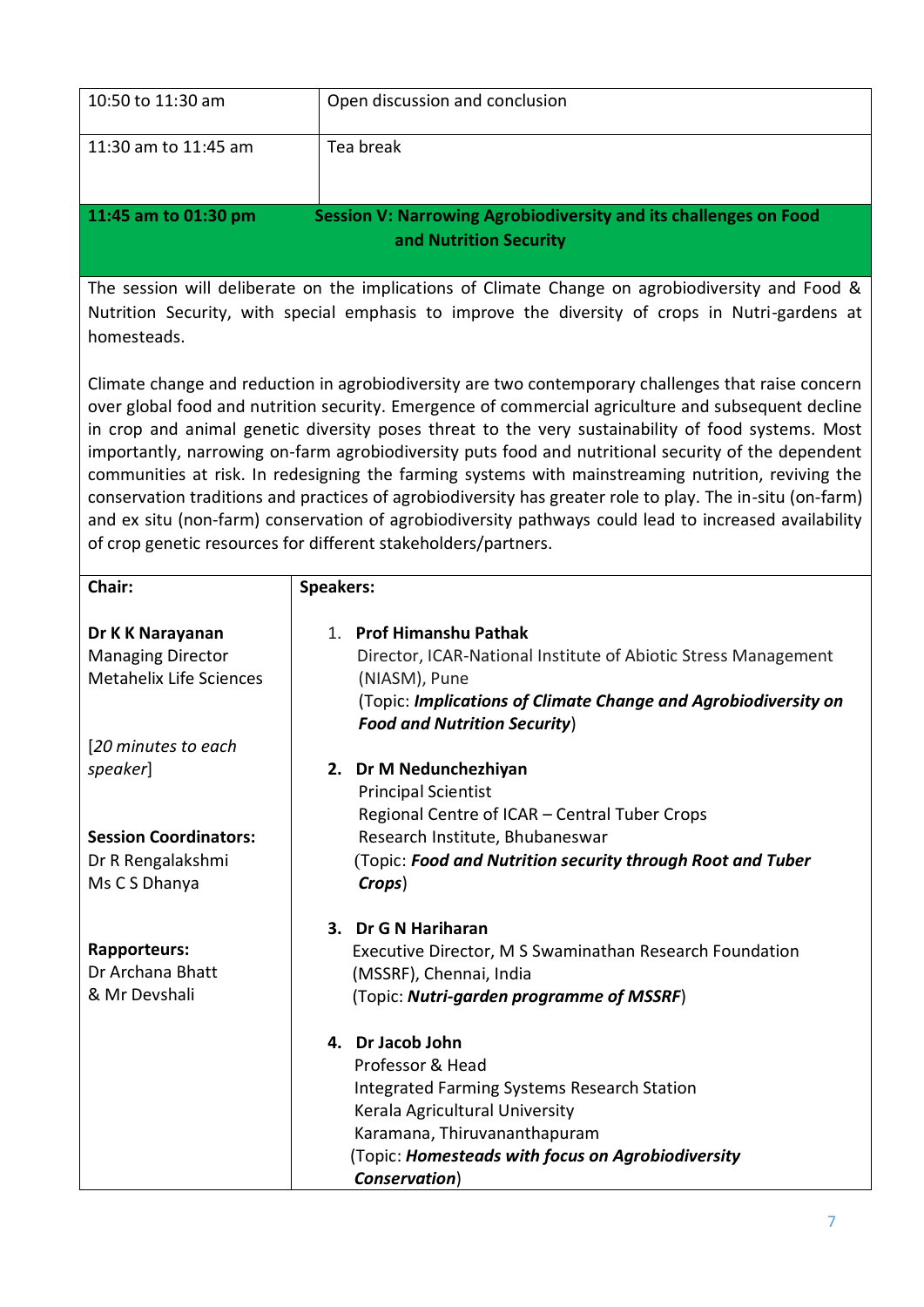| 01:05 to 01:30 pm            | Open discussion and conclusion                                                                    |
|------------------------------|---------------------------------------------------------------------------------------------------|
|                              |                                                                                                   |
| 01:30 pm to 02:30 pm         | Lunch                                                                                             |
|                              |                                                                                                   |
| 02:30 pm to 03:30 pm         | <b>Session VI: Closing Session - The Priorities for Kerala</b>                                    |
|                              | This session will brief the recommendations emerged out of technical sessions, and will present a |
|                              | road map to climate adaptation and biodiversity conservation, with special reference to Kerala.   |
|                              |                                                                                                   |
| Chair:                       | <b>Messages:</b>                                                                                  |
| Dr G N Hariharan             |                                                                                                   |
| <b>Executive Director</b>    | 1. Mr Marten van den Berg                                                                         |
| MSSRF, Chennai               | Deputy Chef de Poste is Anneke Adema                                                              |
|                              | Netherlands Ambassador in India                                                                   |
| [12 minutes to each          |                                                                                                   |
| <i>speaker</i> ]             |                                                                                                   |
|                              | 2. Mr Satoshi Suzuki                                                                              |
|                              | Ambassador of Japan-India                                                                         |
| <b>Session Coordinators:</b> | Embassy of Japan in India                                                                         |
| Dr S Velvizhi                |                                                                                                   |
| Prajeesh P                   | 3. Shri T Siddique                                                                                |
|                              | Member of Legislative Assembly                                                                    |
|                              | Kalpetta, Kerala                                                                                  |
|                              |                                                                                                   |
|                              | <b>Speakers:</b>                                                                                  |
|                              |                                                                                                   |
| Rapporteurs:                 | 1. Dr Surendran U                                                                                 |
| Dr Merlin Lopus,             | Senior Scientist, CWRDM                                                                           |
| Mr Goutham                   | Calicut                                                                                           |
|                              | (Topic: Assessment of Drought and its Management towards a                                        |
|                              | <b>Climate Resilient Agriculture)</b>                                                             |
|                              |                                                                                                   |
|                              | 2. Dr S Faizi                                                                                     |
|                              | Ecologist, Biodiversity Advisor, West Bengal Forest Dept/JICA                                     |
|                              | Chair: IUCN/CEESP Task Force on the Post-2020 GBF                                                 |
|                              | (Topic: Issues in the Post 2020 Global Biodiversity Framework)                                    |
|                              |                                                                                                   |
|                              | 3. Prof R Ramakumar                                                                               |
|                              | Member of State Planning Board, Government of Kerala &                                            |
|                              | Professor, School of Development Studies                                                          |
|                              | <b>Tata Institute of Social Sciences</b>                                                          |
|                              | (Topic: Climate Change and Planning: The Way Forward)                                             |
| <b>Vote of thanks</b>        | Dr Shakeela V                                                                                     |
|                              | Director, Community Agrobiodiversity Centre,                                                      |
|                              | M S Swaminathan Research Foundation (MSSRF)                                                       |